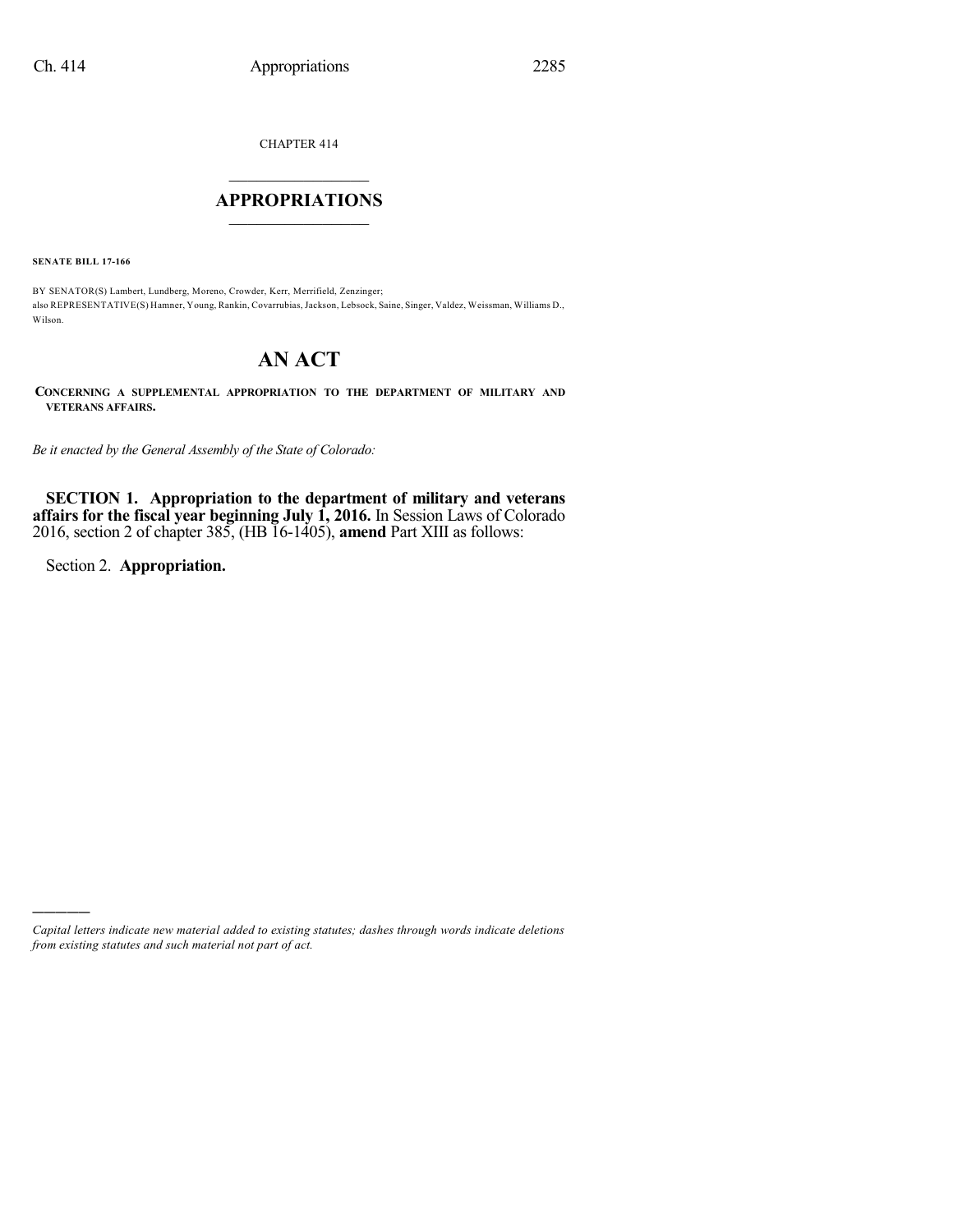|                           |              | APPROPRIATION FROM             |  |                         |  |                      |  |                                       |                                |
|---------------------------|--------------|--------------------------------|--|-------------------------|--|----------------------|--|---------------------------------------|--------------------------------|
| ITEM &<br><b>SUBTOTAL</b> | <b>TOTAL</b> | <b>GENER AL</b><br><b>FUND</b> |  | GENER AL<br><b>FUND</b> |  | CASH<br><b>FUNDS</b> |  | <b>REAPPROPRIATED</b><br><b>FUNDS</b> | <b>FEDERAL</b><br><b>FUNDS</b> |
|                           |              |                                |  | <b>EXEMPT</b>           |  |                      |  |                                       |                                |

## **PART XIII DEPARTMENT OF MILITARY AND VETERANS AFFAIRS**

#### **(1) EXECUTIVE DIRECTOR AND ARMY NATIONAL GUARD**

| <b>Personal Services</b>         | 2,363,240    | 2,111,559 | $4.046^a$        | $247,635(I)^{b}$          |
|----------------------------------|--------------|-----------|------------------|---------------------------|
|                                  | $(35.3$ FTE) |           |                  |                           |
| Health, Life, and Dental         | 1,018,364    | 349,848   | $15,011^a$       | $653,505(1)$ <sup>b</sup> |
| Short-term Disability            | 14,795       | 5,008     | 237 <sup>a</sup> | $9,550(I)^{b}$            |
| S.B. 04-257 Amortization         |              |           |                  |                           |
| <b>Equalization Disbursement</b> | 384,858      | 130,182   | $6,160^a$        | $248,516(I)^{b}$          |
| S.B. 06-235                      |              |           |                  |                           |
| Supplemental Amortization        |              |           |                  |                           |
| <b>Equalization Disbursement</b> | 380,849      | 128,826   | $6,096^{\rm a}$  | $245,927(1)$ <sup>b</sup> |
| <b>Salary Survey</b>             | 47,045       | 21,793    | $1,191^a$        | $24,061(I)^{b}$           |
| Shift Differential               | 23,665       |           |                  | $23,665(I)^{b}$           |
| Workers' Compensation            | 101,393      | 34,880    |                  | $66,513(1)$ <sup>b</sup>  |
| <b>Operating Expenses</b>        | 2,368,635    | 1,480,930 | $46,000^\circ$   | $841,705(1)$ <sup>b</sup> |
| <b>Information Technology</b>    |              |           |                  |                           |
| Asset Maintenance                | 22,372       | 22,372    |                  |                           |
| Legal Services for 110 hours     | 10,456       | 10,456    |                  |                           |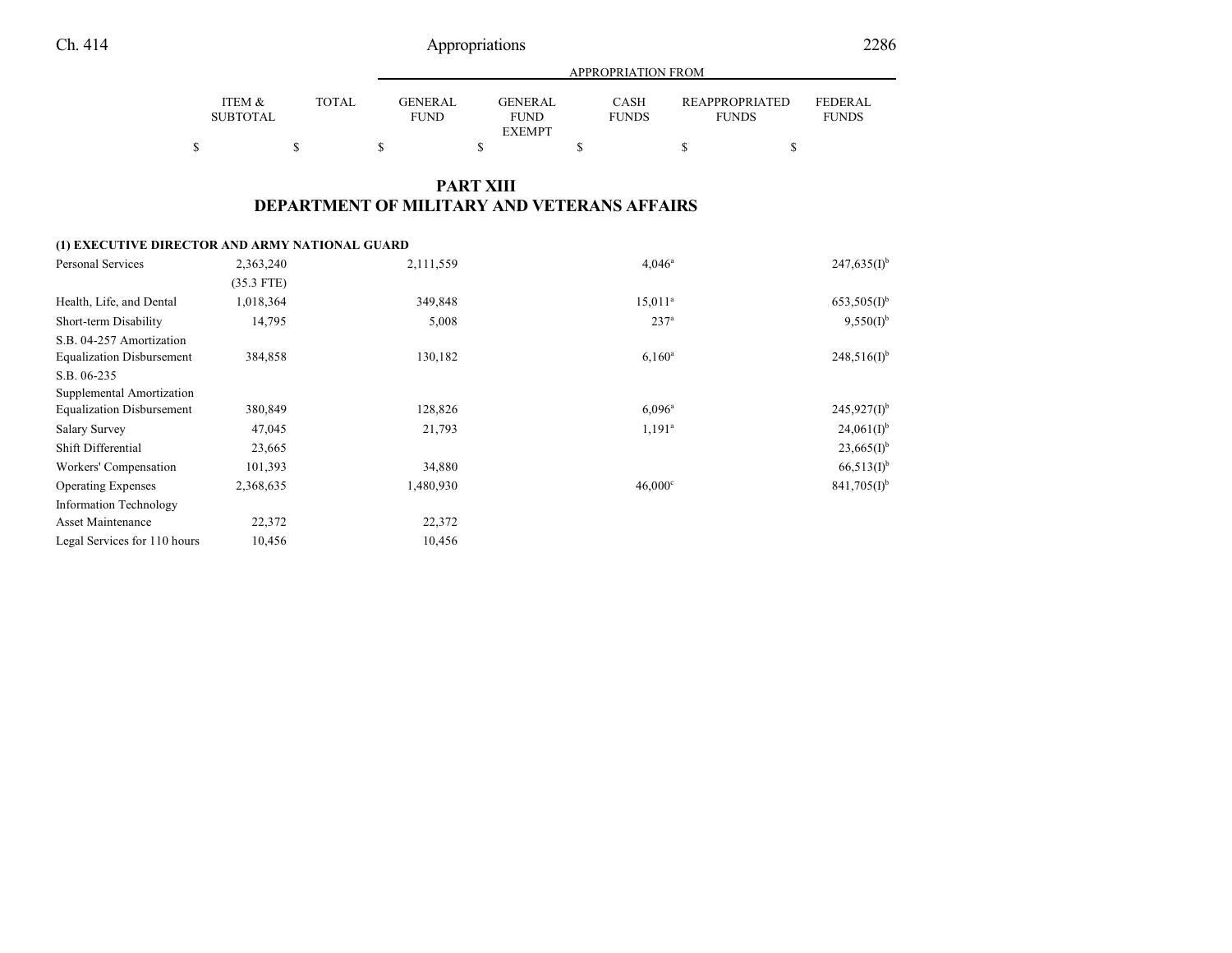| Payment to Risk             |           |            |         |                      |                   |                    |
|-----------------------------|-----------|------------|---------|----------------------|-------------------|--------------------|
| Management and              |           |            |         |                      |                   |                    |
| Property Funds              | 129,598   |            | 129,598 |                      |                   |                    |
| Vehicle Lease Payments      | 58,830    |            | 58,830  |                      |                   |                    |
| Leased Space                | 44,978    |            | 44,978  |                      |                   |                    |
| Capitol Complex             |           |            |         |                      |                   |                    |
| Leased Space                | 49,882    |            | 49,882  |                      |                   |                    |
| Payments to OIT             | 127,059   |            | 127,059 |                      |                   |                    |
| <b>CORE Operations</b>      | 52,829    |            | 2,363   |                      |                   | 50,466(f)          |
|                             |           |            | 52,829  |                      |                   |                    |
| Civil Air Patrol Operations | 58,638    |            | 58,638  |                      |                   |                    |
| Local Armory                |           |            |         |                      |                   |                    |
| Incentive Plan              | 46,610    |            |         | $46,610^a$           |                   |                    |
| Distance Learning           | 3,000     |            |         | $3,000$ <sup>d</sup> |                   |                    |
| Colorado National           |           |            |         |                      |                   |                    |
| <b>Guard Tuition Fund</b>   | 1,296,157 |            | 496,157 |                      | $800,000^{\circ}$ |                    |
|                             | 1,383,319 |            | 583,319 |                      |                   |                    |
| Army National Guard         |           |            |         |                      |                   |                    |
| Cooperative Agreement       | 3,818,873 |            |         |                      |                   | $3,818,873(I)^{b}$ |
|                             |           |            |         |                      |                   | $(51.5$ FTE)       |
|                             |           | 12,422,126 |         |                      |                   |                    |
|                             |           | 12,509,288 |         |                      |                   |                    |

<sup>a</sup> Of these amounts, an estimated \$51,163 shall be from armory rental fees and an estimated \$28,188 shall be from the Western Slope Military Veterans' Cemetery Fund created in Section 28-5-708 (1) (a), C.R.S.

<sup>b</sup> These amounts are pursuant to cooperative agreements with the federal government for operations of the Colorado National Guard and are shown for informational purposes only.

Ch. 414 Supplemental Appropriations - Military and Veterans Affairs 2287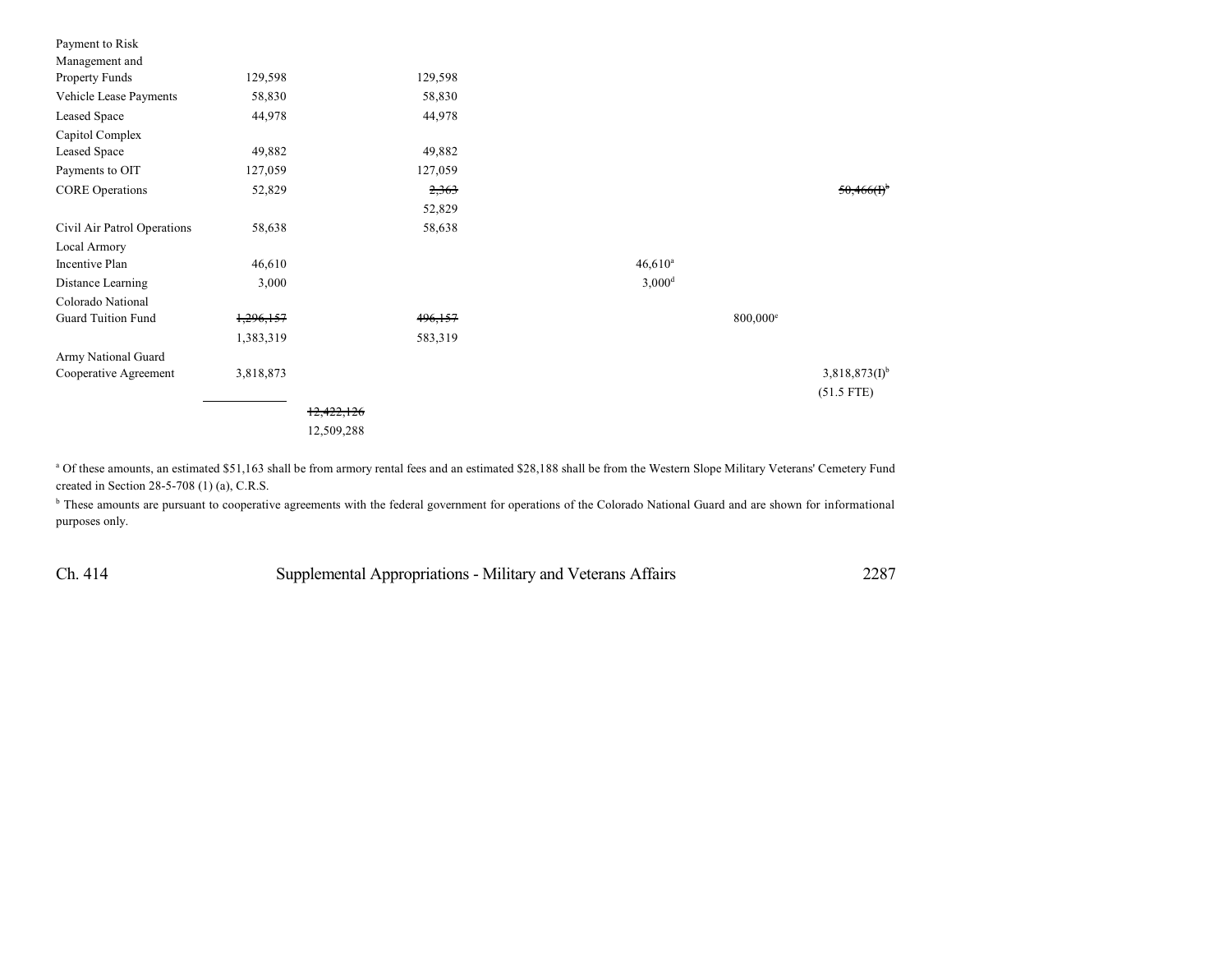|                           |              |                               | APPROPRIATION FROM            |                             |  |                                                                         |  |  |  |  |
|---------------------------|--------------|-------------------------------|-------------------------------|-----------------------------|--|-------------------------------------------------------------------------|--|--|--|--|
| ITEM &<br><b>SUBTOTAL</b> | <b>TOTAL</b> | <b>GENERAL</b><br><b>FUND</b> | <b>GENERAL</b><br><b>FUND</b> | <b>CASH</b><br><b>FUNDS</b> |  | <b>REAPPROPRIATED</b><br><b>FEDERAL</b><br><b>FUNDS</b><br><b>FUNDS</b> |  |  |  |  |
|                           |              |                               | <b>EXEMPT</b>                 |                             |  |                                                                         |  |  |  |  |
|                           |              |                               |                               |                             |  |                                                                         |  |  |  |  |

<sup>c</sup> This amount shall be from real estate proceeds, pursuant to Section 28-3-106 (1) (s) (I), C.R.S.

<sup>d</sup> This amount shall be from the Distance Learning Cash Fund created in Section 28-3-108, C.R.S.

<sup>e</sup> This amount shall be from the General Fund appropriation to the National Guard Tuition Assistance Fund pursuant to Section 23-3.3-202, C.R.S., in the Department of Higher Education, Colorado Commission on Higher Education Financial Aid, Special Purpose.

| (2) DIVISION OF VETERANS AFFAIRS |              |             |                       |                |
|----------------------------------|--------------|-------------|-----------------------|----------------|
| Veterans Service Operations      | 848,303      | 806,106     | $42,197$ <sup>a</sup> |                |
|                                  | $(12.0$ FTE) |             |                       |                |
| County Veterans Service          |              |             |                       |                |
| Officer Payments                 | 657,280      | 657,280     |                       |                |
| Colorado State Veterans          |              |             |                       |                |
| Trust Fund Expenditures          | 803,391      |             | 803,391 <sup>a</sup>  |                |
| Veterans Assistance              |              |             |                       |                |
| <b>Grant Program</b>             | 1,000,000    | 1,000,000   |                       |                |
|                                  |              | $(0.5$ FTE) |                       |                |
| Western Slope                    |              |             |                       |                |
| <b>Veterans Cemetery</b>         | 541,516      | 186,579     | 238,037 <sup>b</sup>  | $116,900(I)^c$ |
|                                  | $(5.5$ FTE)  |             |                       |                |
|                                  |              | 3,850,490   |                       |                |

a These amounts shall be from the Colorado State Veterans Trust Fund created in Section 28-5-709 (1) (a), C.R.S.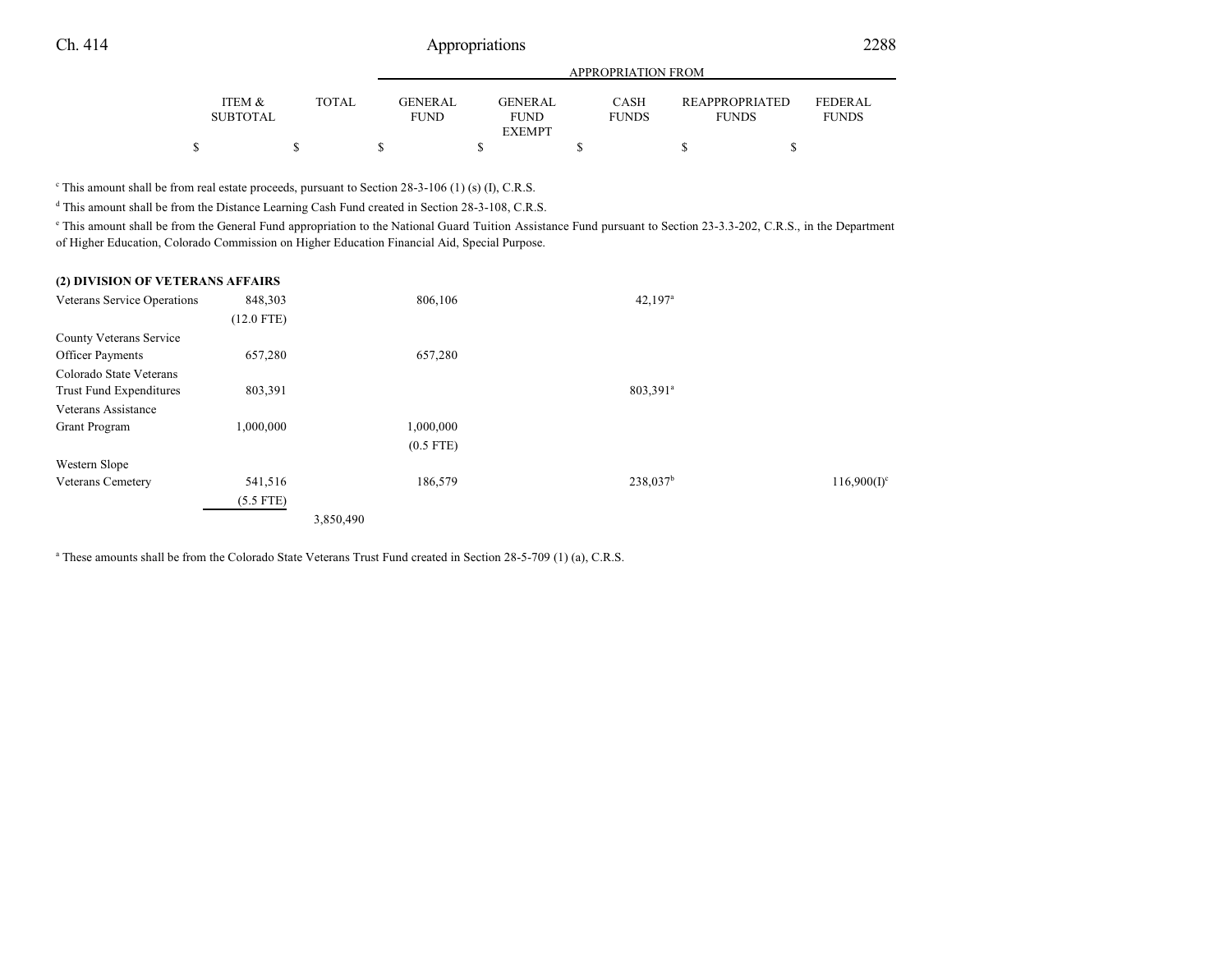<sup>b</sup> This amount shall be from the Western Slope Military Veterans' Cemetery Fund created in Section 28-5-708 (1) (a), C.R.S.

c This amount shall be from interment fees from the U.S. Department of Veterans Affairs and is shown for informational purposes only.

#### **(3) AIR NATIONAL GUARD**

| Operations and Maintenance |              |           |                              |
|----------------------------|--------------|-----------|------------------------------|
| Agreement for              |              |           |                              |
| Buckley/Greeley            | 2,131,596    | 392,180   | $1,739,416$ (I) <sup>a</sup> |
|                            | $(26.1$ FTE) |           |                              |
| <b>Buckley Cooperative</b> |              |           |                              |
| Agreement                  | 1,115,686    |           | $1,115,686(I)^a$             |
|                            |              |           | $(17.5$ FTE)                 |
| Security for Space         |              |           |                              |
| Command Facility           |              |           |                              |
| at Greeley                 | 245,422      |           | $245,422(I)^a$               |
|                            |              |           | $(5.0$ FTE)                  |
|                            |              | 3,492,704 |                              |

<sup>a</sup> These amounts are pursuant to cooperative agreements with the federal government for operations of the Colorado National Guard and are shown for informational purposes only.

### **(4) FEDERAL FUNDED PROGRAMS**

| Federal Funded      |             |                    |
|---------------------|-------------|--------------------|
| Programs Operations | 205,646,369 | $205,646,369(1)^a$ |
|                     |             | $(1,239.0$ FTE)    |

205,646,369

Ch. 414 Supplemental Appropriations - Military and Veterans Affairs 2289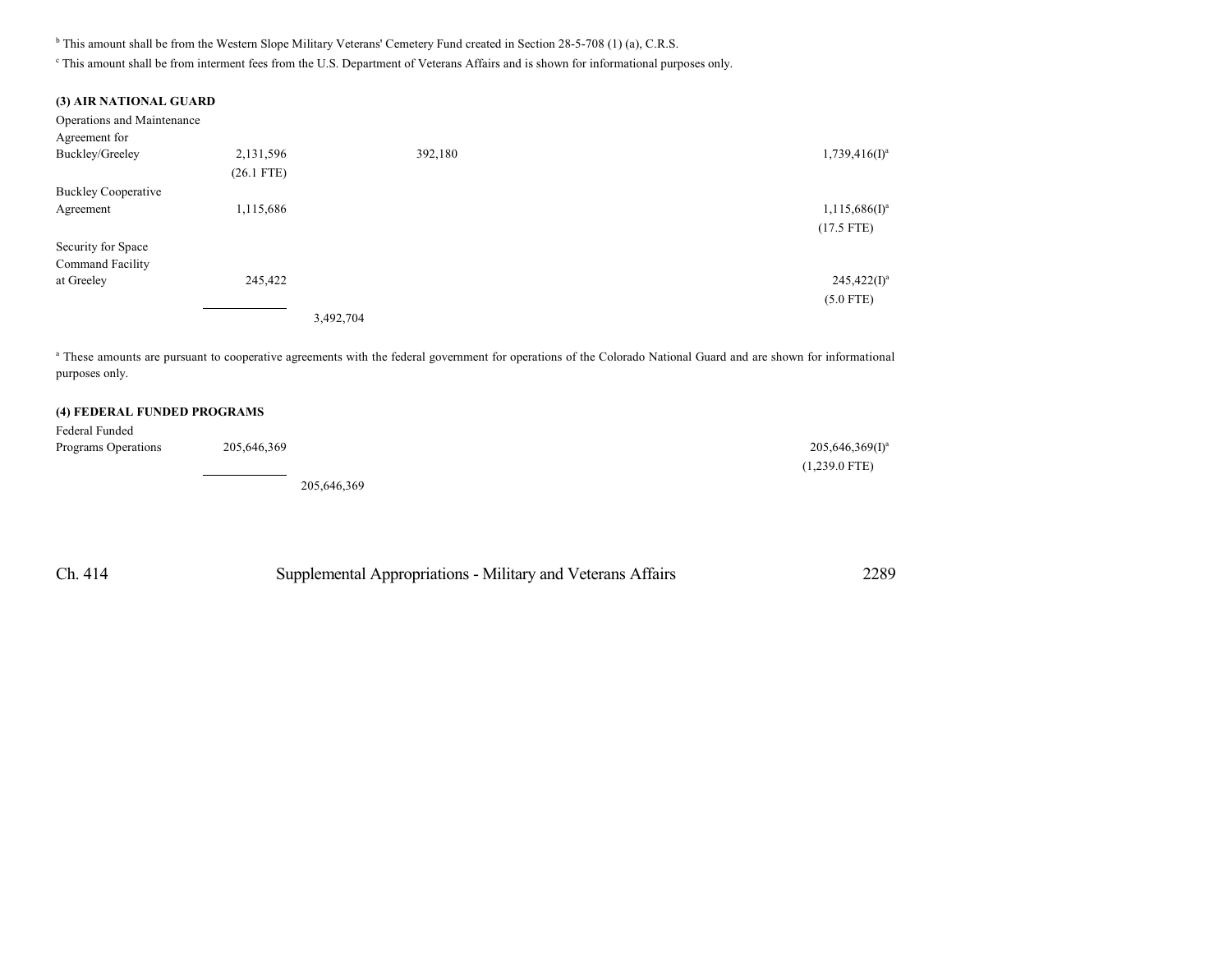|                                                                                                                                                                                           |                           |                                               | <b>APPROPRIATION FROM</b> |                                                |                      |                                       |                                |  |  |
|-------------------------------------------------------------------------------------------------------------------------------------------------------------------------------------------|---------------------------|-----------------------------------------------|---------------------------|------------------------------------------------|----------------------|---------------------------------------|--------------------------------|--|--|
|                                                                                                                                                                                           | ITEM &<br><b>SUBTOTAL</b> | <b>TOTAL</b><br><b>GENERAL</b><br><b>FUND</b> |                           | <b>GENERAL</b><br><b>FUND</b><br><b>EXEMPT</b> | CASH<br><b>FUNDS</b> | <b>REAPPROPRIATED</b><br><b>FUNDS</b> | <b>FEDERAL</b><br><b>FUNDS</b> |  |  |
| \$                                                                                                                                                                                        |                           | S                                             | S                         | ъ                                              | S                    | D                                     |                                |  |  |
| <sup>a</sup> This amount is pursuant to cooperative agreements with the federal government for operations of the Colorado National Guard and is shown for informational<br>purposes only. |                           |                                               |                           |                                                |                      |                                       |                                |  |  |
| <b>TOTALS PART XIII</b>                                                                                                                                                                   |                           |                                               |                           |                                                |                      |                                       |                                |  |  |

| (MILITARY AND            |                          |             |             |           |                                       |
|--------------------------|--------------------------|-------------|-------------|-----------|---------------------------------------|
| <b>VETERANS AFFAIRS)</b> | <del>\$225,411,689</del> | \$8,305,504 | \$1,211,976 | \$800,000 | <del>\$215,094,209</del> <sup>a</sup> |
|                          | \$225,498,851            | \$8,443,132 |             |           | $$215.043.743$ <sup>a</sup>           |

a This amount contains an (I) notation.